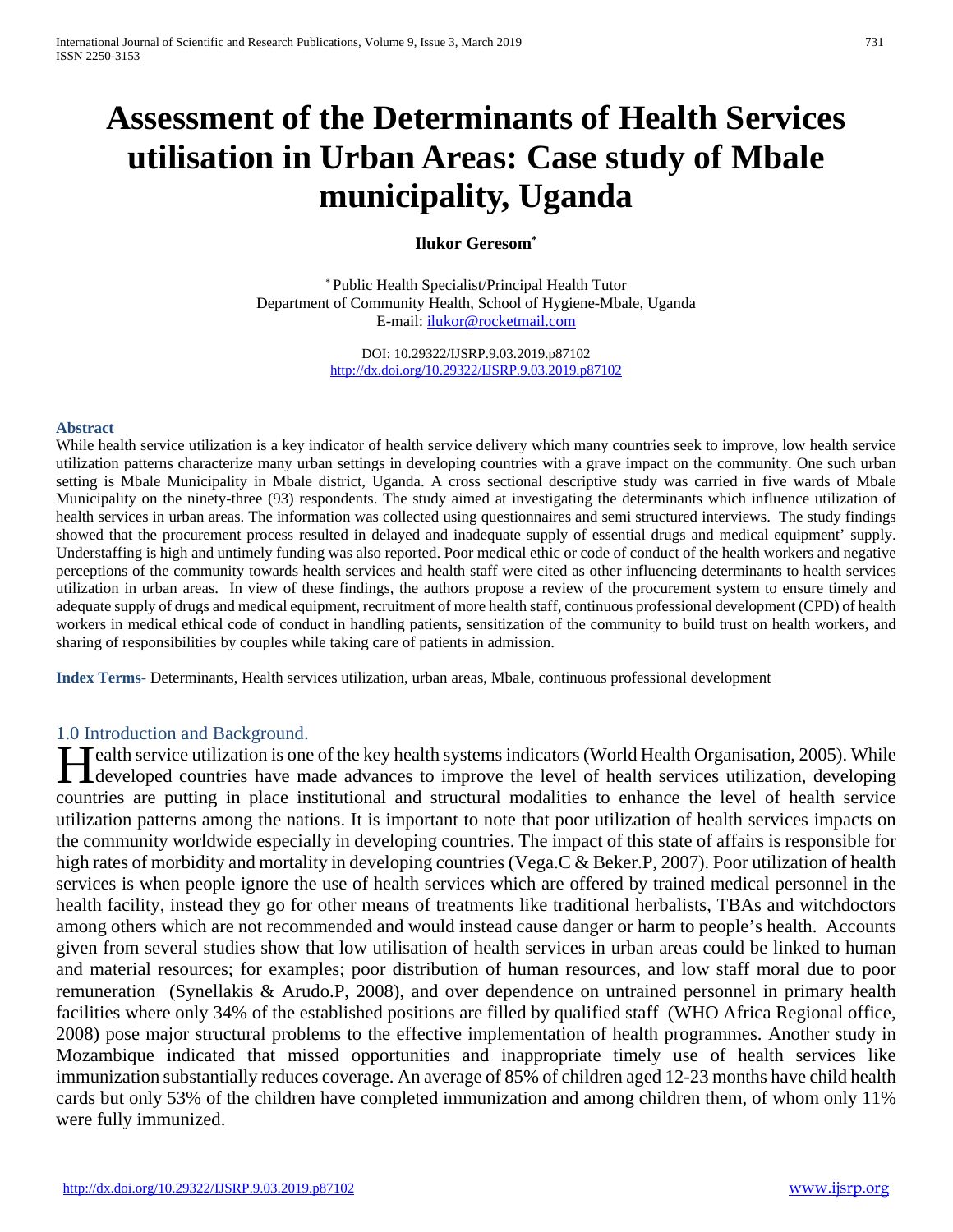International Journal of Scientific and Research Publications, Volume 9, Issue 3, March 2019 732 ISSN 2250-3153

There was also evidence that 81% have visited a health facility with preventive services and were legible or able for health services especially preventable services but they had not received any attention or support. (WHO Africa Regional Office , 2008). There was a remarkable increase in the proportion of villages with trained village health teams (VHTs), according to the survey done in 2010 in Uganda in line with expansion of health services to the additional 18 new districts; the Medical Officers, however are well below the WHO minimum target of 23 health workers per 10000 population, Uganda had only 15 health worker per 10000 i.e.0.36 Doctors, 0.71 clinical officers, 2.8 nurses and 1.4 midwives per 10000 population respectively. This has led to great reductions as well as improper utilization of health services in the country as a result of delay to attend to the clients, congestion and tiredness of health workers hence poor utilization of health services. (Ondoa & Lukwago, 2011) Another study conducted in Northern Uganda in Agago district indicates that, human resources and essential drug

supply in health situation is critical, in November 2008, only 51% of the approved staff positions at both national and district level were filled and likewise to the drug supply, only 34% of the essential drugs were supplied in time but the stocks still remain inadequate. The situation is worse in conflict, rural and hard to-reach-areas and this is due to reasons like insufficient training capacity for health workers with the right mix of skills to meet the needs of the patients in the district, low remuneration, delay and inadequate supply of drugs and poor working conditions in the public and Private not for profit (PNFP) sectors including housing (MOH, 2009).

Most women in Uganda deliver in their homes assisted by relatives or Traditional Birth Attendants (TBAs) with no formal midwifery training, and some pregnant women visit TBAs for antenatal care as well 67-70%. TBAs are members of the community with no formal training, however, they tend to have limited knowledge on the risk factors and dangers signs of complications related pregnancy. It's a belief that women tend to have more equal relationship and socially acceptable dialogue with TBAs compared to biomedical trained midwives, hence many mothers continue to deliver at home with the help of untrained attendants whom they trust (Cindy, 2004). Cultural beliefs and practices often lead to self-care, home remedies and consultation with traditional healers in rural communities. Advice of the elderly women in the house is also very instrumental and cannot be ignored. These factors result in delay in treatment seeking and are more common amongst women, not only for their own health but especially for children's illnesses. Family size and parity, educational status and occupation of the head of the family are also associated with health seeking behavior besides age, gender and marital status. However, cultural practices and beliefs have been prevalent regardless of age, socio-economic status of the family and level of education. They also affect awareness and recognition of severity of illness, gender, availability of service and acceptability of service. Gender disparity has affected the health of the women in Pakistan too by putting an unrewarded reproductive burden on them, resulting in early and excessive child-bearing. This has led to 'a normal maternity' being lumped with diseases and health problems.

Throughout their life cycle, gender discrimination in child rearing, nutrition, health care seeking, education and general care make a woman highly vulnerable and disadvantaged. At times, religious misinterpretations have endorsed her inferior status. For her, limited access to the outer world has been culturally entrenched in the society, and for the unmarried, the situation has been even worse, even if it is just a matter of consulting a physician in emergency (Babar.T.S & Hatcher.J, 2004).

Prevailing cultural beliefs among most people in Uganda tend to lead to self-care and consultation of traditional healers which in turn leads to delays in seeking appropriate health care, these is compounded by lack of physical accessibility of health facilities as still a significant proportion live more than 5kms radius from nearest health facilities. In addition to this, civil strife as was the case in northern Uganda, people's ways of living such as pastoral communities and changing lifestyle (e.g. eating unhealthy diet and sedentary living) impacts on the health of the people in Uganda. It's evident therefore, that the major determinant of health in Uganda includes the low level of literacy, poor sanitation, cultural belief, physical accessibility, uptake of risking behavior and prevailing poverty (MOH, 2010).

Approximately 60% of Uganda's population seeks care from traditional complementary medicine practitioners (TCMP) (e.g. herbalists, traditional bone setters, traditional birth attendants, hydro-therapist, spiritualists and traditional dentists) before visiting the formal sectors. TCMPs are available in both urban and rural areas even if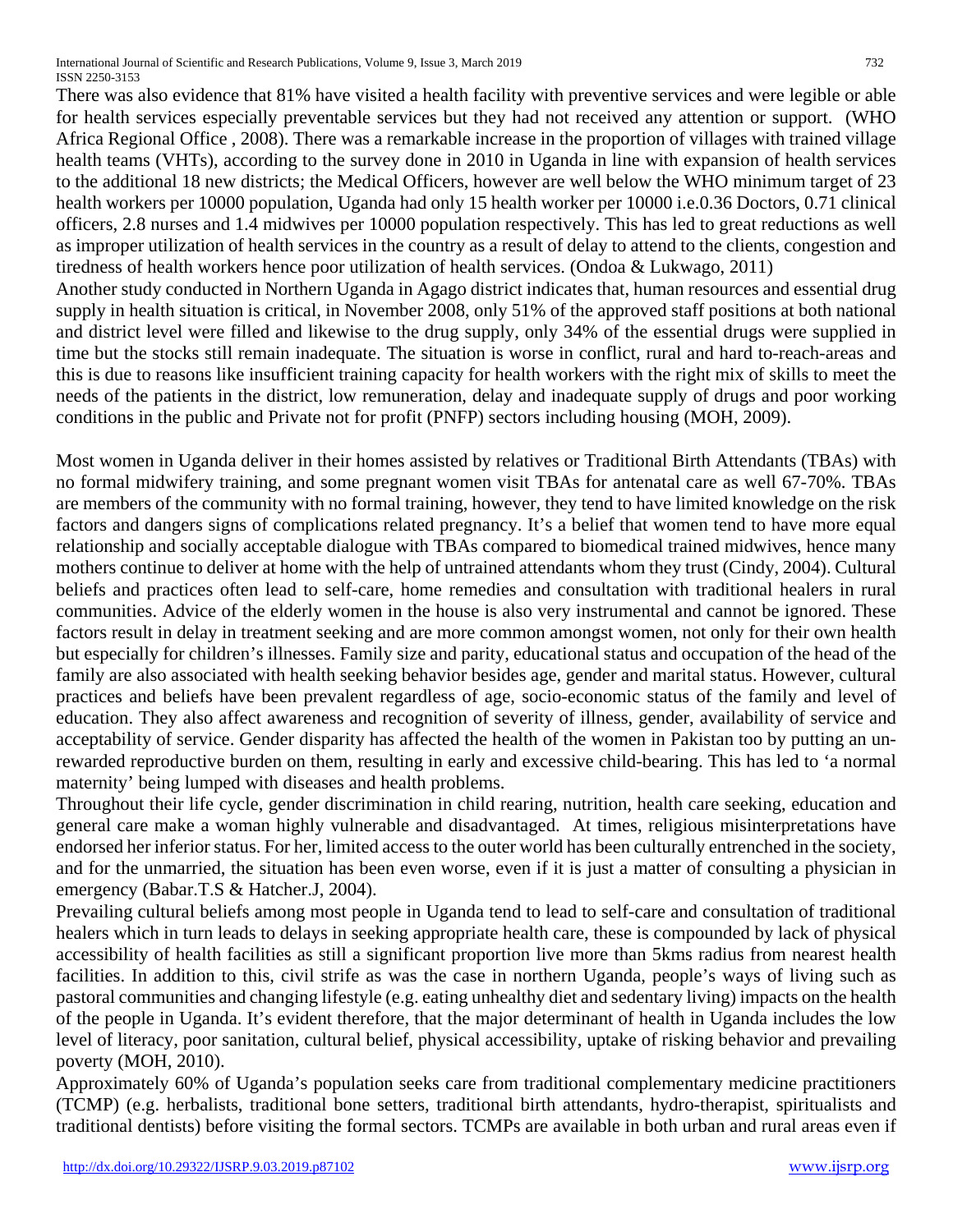the service provided are not consistent and vary widely. Many traditional healers remain unaffiliated. Most TCMP have no functional relationship with public and private health providers. This results into late referrals, poor management of various medical, surgical, obstetric condition and high morbidities and mortalities. Nonindigenous traditional or complimentary practitioners such as the practitioners of Chinese and Ayurvedic medicine have emerged in the recent years, a regulatory bill and policy framework for TCMPs is awaiting cabinet approval and it's essential to establish functional Relationship between the TCMPs and the rest of the health sector (MOH, 2010; Kyomugisha.H, 2009).

With regard to attitude of health workers, observation of the most health workers reveal reduced commitment which results into little attention to professional standards. Some of the negative consequences are increased late coming and absenteeism of staff. In some cases, the public has lost confidence in health workers (Kyomugisha.H, 2009). Men play a paramount role in determining the health needs of a woman. Since men are decision makers and in control of all the resources, they decide when and where woman should seek health care. Women suffering from an illness report less frequently for health care seeking as compared to men. The low status of women prevents them from recognizing and voicing their concerns about health needs. Women are usually not allowed to visit a health facility or health care provider alone or to make the decision to spend money on health care. Thus, women generally cannot access health care in emergency situations. This certainly has severe repercussions on health in particular and self-respect in general of the women and their children. Despite the fact that women are often the primary care givers in the family, they have been deprived of the basic health information and holistic health services. In Pakistan, having a subjugated position in the family, women and children need to seek the permission of head of the household or the men in the family to go to health services. Women are socially dependent on men and lack of economic control reinforces her dependency. The community and the family as institutions have always undermined her prestige and recognition in the household care. The prevailing system of values preserves the segregation of sexes and confinement of the women to her home. Education of women can bring respect, social liberty and decision-making authority in household chores (Cindy, 2004).

Traditional and alternative maternal health practices, traditional medicines are commonly used in pregnancy and birth in Uganda. The indigenous system of medicine has persisted for a long time and still continues partly because of inadequate modern medical services and inadequate drugs in health facilities. Some of this medicine has been found to be remedies by particular groups of Uganda for many years, yet others have been found to be dangerous, containing highly toxic elements. It's believed that certain childhood disorders such as congenital malformation and tumors may be due to toxic or carcinogenic constituents present in herbal medicine taken during pregnancy [(MOH, 2010; Kyomugisha.H, 2009; Galabuzi.C, et al, 2009).

In a study done in Mbarara district, it was found that 73% of women used traditional medicine when they were pregnant women with their last child. Reasons women gave for taking herbs during pregnancy include cleaning the baby, preventing STDs, preventing miscarriage and stomach upset associated with pregnancy, and to soften or widen the birth canal during labor, women often take herbs to ease and quicken the child birth. Herbs taken during labour include those with toxic properties (constricting the uterus) from biomedical point of view; such drugs can be associated with risk of rapture of the uterus-a potential life-threatening complication. These herbs have also been used to terminate unwanted pregnancies. Several local cultural groups have traditional practices related to child birth with varying degrees of perceived risk by biomedical health providers. This is a common cause of clients –provider conflict in labour wards as providers may blame women for their use of potentially dangerous herbs. The safe motherhood assessment survey of 1995/6 also showed that traditional birth attendants use local herbs to mother before labour. During birth and in the postpartum period, the most commonly prescribed herbs were those that are perceived to stimulate labour contraction (50%),'relax' the pelvic bones (29%) and those that prevent miscarriage, the little research has investigated the effects of various herbs on maternal processes (Kyomugisha.H, 2009, Galabuzi.C.et al, 2009)]. The reproductive health program in Uganda has implemented a strategy to train TBAs in the conduct of safe birth, including identification of complication and proper referral behaviors. A number of TBAs have been train by Ministry of Health and NGOs through such effort. The certificate obtained by TBAs boosted the community perception of TBAs as alternative to trained attendants at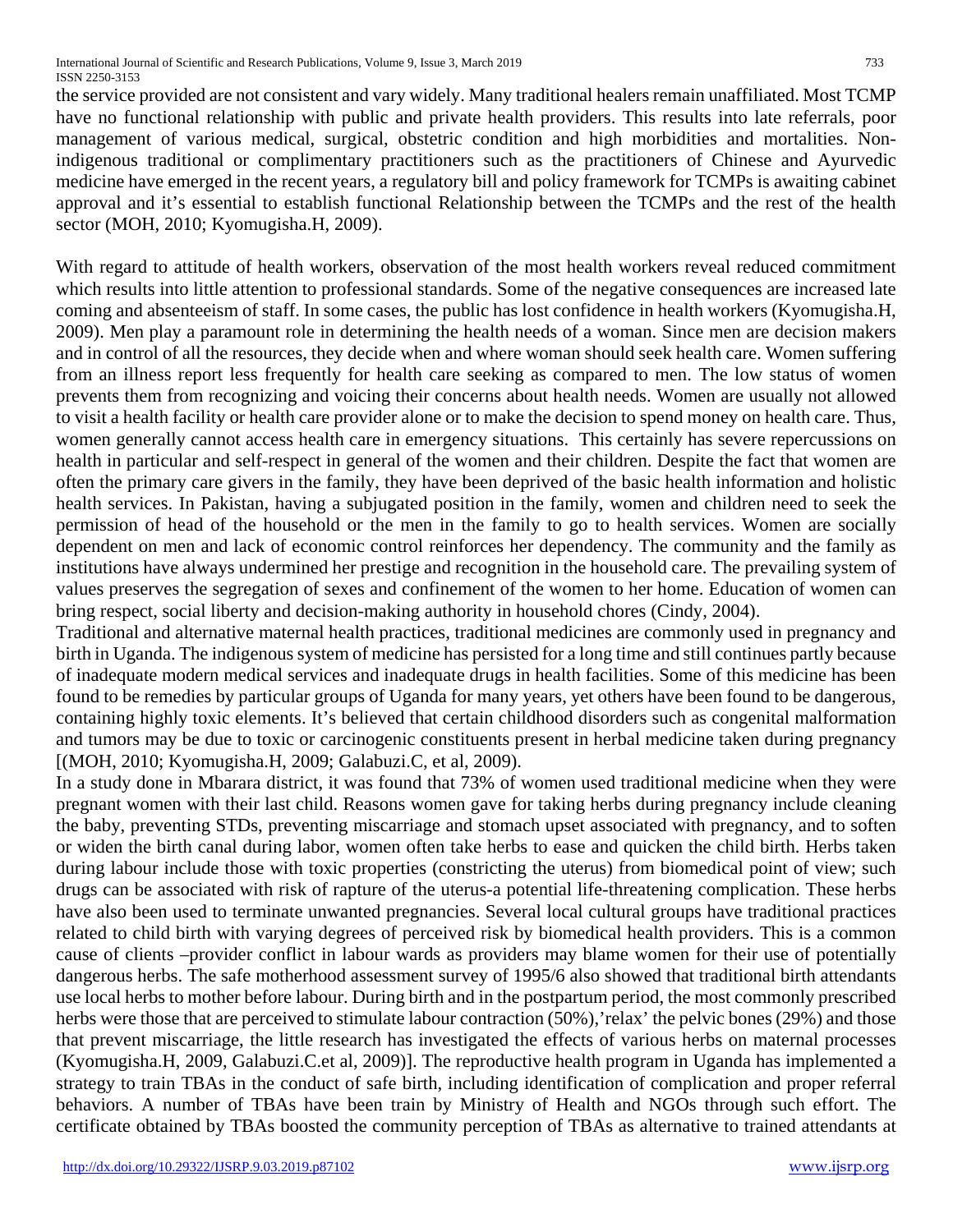birth. Unfortunately, recent evaluations have found a persistence of poor referral and delivery practice from the TBAs. In part this is because they will not receive the same payment from a referral case than from a successful delivery, which provides incentives to delay referral as long as possible and attempts to manage complication on their own. There has also been no obvious change of maternal mortality resulting from TBAs training interventions (Ssengobe. et al, 2004).

In regard to government policy, strategic policy formation in all health care systems should be based on information relating to health promoting, seeking and utilization behavior and the factors determining these behaviors. All such behavior occurs within some institutional structure such as family, community or the health care services. The factors determining the health behaviors may be seen in various contexts: physical, socioeconomic, cultural and political. Therefore, the utilization of a health care system, public or private, formal or non-formal, may depend on socio-demographic factors, social structures, level of education, cultural beliefs and practices, gender discrimination, status of women, economic and political systems environmental conditions, and the disease pattern and health care system itself. A main driver for the health seeking behavior is the organization of the health care system. In many health care systems, there is tension between the public and the private health sector. The private health sector tends to serve the affluent; thus, the public sector resources should be freed for the poor. A dynamic cooperation, either formal or informal, between the two sectors is a must but the private sector is rarely taken into account in health planning scenarios. The public and private sector may complement or substitute for each other. There are very often resource mixes with doctors working in the public sector also establishing their own private practice. Features of the service outlet and confidence in the service provider also play a major role in decision making about the choice of health facility. The relationship of factors affecting health seeking behavior on use of health services in the developing world including Pakistan, encompassing public as well private sector (Ebanyat.F, 2002).

In the years after independence that is 1962-1971, Uganda had good health policy and good health was achieved, but it began to deteriorate due to lack of support from NGOs and community participation to health except religious organizations but NRM government has begun the reconstruction and rehabilitation of health services. In 1980-1990, UNICEF was seen an alternative. Since 1990 NRM government has given priority to the improvement of health status of Ugandan. A number of subsequent policy documents and the successive national development plan (NDP), it has set forth that the provision of health services aims at the attainment of a good standard of health by all people in Uganda. The policies that the government had pursued over the years have had direct impact in improving health status of Ugandans, although health status remains poor. There has been significant improvement between 1991-1995 but it keeps on reducing and it indicated by infant mortality rate 127 -97 per 1000 birth, mortality rate 203-147 under 5 years per 10000 birth and maternal mortality 506 per 10000 in 1995 (Ebanyat.F, 2002). Even though an essential medical equipment' list has been drawn, problems exist relating to procurement delay and luck of fund. Most facilities and equipment are in a state of disrepair and lack of transport is the major handicap especially in newly created districts. Rehabilitation of the buildings and maintenance of medical equipment are irregularly done and many health facilities remain uncompleted or poorly done. Staff accommodation in hard to reach areas remain a big challenge and it's a major reason for low staff number. The existing infrastructure is insufficient to ensure that the core functions of the health sectors are carried out (Jitta.J., et al, 2008). Distance is a problem in the utilization of health services. There is poor access and poor quality of health care still persist with only 49% of the population living with 5 kilometers or walking distance of a health care facility and only 42.7% of the parishes have some form of health facility (Nambozo.J, et al., 2001). The increase in the number of districts over the last decade has overstretched the capacity of the Ministry of Health to manage the district to the edge. Although the recent report shows that 72% of the household in Uganda lives within 5 kilometers a health facility (public and PNFP), Utilization is limited due to poor infrastructure, lack of drugs and other supplies and the storage and low motivation of human resource in the public sector (Zaramba.S, 2005).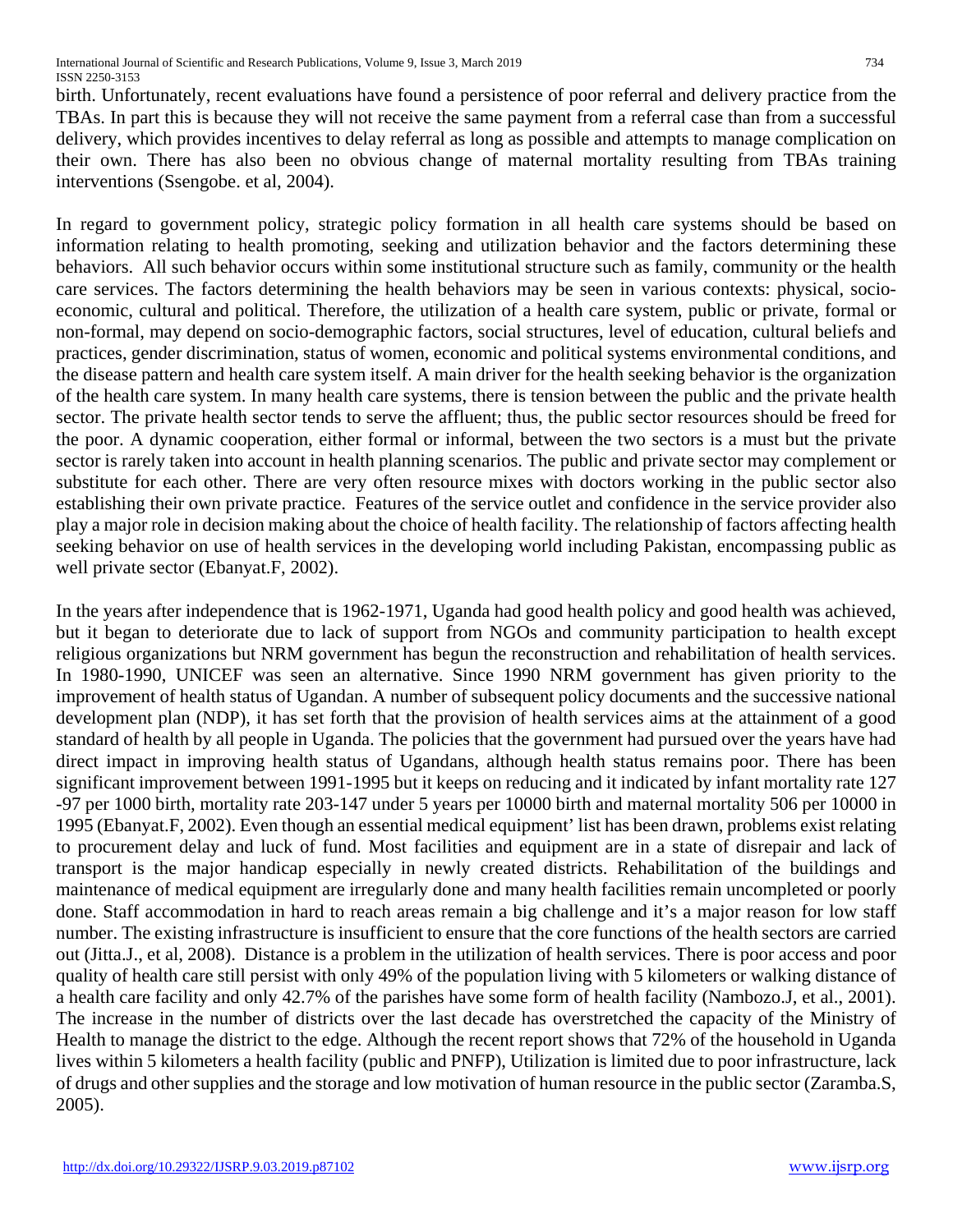In Uganda, approximately only 40% of the population uses the health services properly much as the government has done a lot to improve on health services delivery in the country by strengthening and supporting the available

health systems e.g. building health facilities at all parish level, up grading health centers to hospital and referral hospital (Ondoa & Lukwago, 2011). WHO with the Ugandan government have contributed towards Health services in all parts of the country. However, all their efforts have not succeeded and this has led to disabilities, high mortality and morbidity rates. The possible causes of these could be linked to limited resources i.e. both human and material resources, Culture and attitude, Government policies and many others. The Uganda National minimum health care package has been developed for all levels of the system, and services are supposed to be based on the health care package (MOH, National Health Policy- Reducing poverty through promoting people's health, 2009). In 2000, OPD utilization was considered a key output indicator for monitoring utilization of health services in the country during the baseline data collection for the health sector strategic plan. For both government and NGOs health services, OPD utilization was found to be only 40% per capita at all level and age groups. A five years target has been set at 60%.the trend in the past four years has been similar, although there appeared to be a slight improvement in 1999. Unfortunately, low rate of OPD utilization continues to be observed in the current year due to a number of factors. Most notably the essential drugs stock out in many health units across the country. This calls for a review of health policies to reflect realities in the lower health facilities with the introduction of health sub-districts in 2000, it is hoped that services will be fully utilized by the communities (Katungi.P.Y, 2001). In Mbale district, no study was done on utilization of health services although, the District Health Office report for the financial year 2010-2011 revealed that only 57% of the population is utilizing the available health services in Mbale Municipality (DHO, 2014). This study was conducted in Mbale Municipality, Mbale with the view of establishing the determinants which influence poor utilization patterns of health services in urban areas despite the government efforts to improve health services. Mbale Municipality is the urban center and main town of Mbale district, it has a regional referral hospital and number of hospitals and health centers both public and privately –owned and yet it's still faced with poor utilization rates of health services by the community around. Specifically, this study sought to investigate the influence of low level both of human and material resources (i.e. personnel's and drugs), to assess the effect of attitude and Culture and to establish effectiveness of government policies on the utilization of health services or facilities in Mbale municipality, Mbale district.

## **2.0 Materials and Methods.**

his study was a cross-sectional descriptive study involving the collection of both qualitative and quantitative This study was a cross-sectional descriptive study involving the collection of both qualitative and quantitative data for analysis. The study was conducted in Mbale Municipal Council, an urban setting which is the main town of Mbale district, a district located in Eastern region of Uganda, with a half of the study population chosen being women of child bearing age i.e. age between 20-45, men and health workers. The study was conducted from parish to parish and finally to the village/cells level where the respondents were selected for interviews. The key study variables were availability of the health workers, attitudes of the health workers, culture, community perceptions regarding health workers and government policy. Ninety-three (93) respondents including women of child bearing age between 20-45 years and men being the decision makers in the home, health workers were also interviewed as key informants (KIs) The Kish and Leslie (1965) formula was used for estimating the sample size (Leslie, 1965).  $n=z^2pq/d^2$  (z=1.96 at 95%, Where n= Sample size, d=precision of study set at - or + 10%, z=Confidence interval=1.96 or 95% (confidence interval = C.I.) p=Proportion of the study = 60% while q=(1-p). See distribution in table 2.1 below.

| Age group (years)                                 | Number of respondents (No.) |               |
|---------------------------------------------------|-----------------------------|---------------|
| $\leq$ 20 men and women                           | 18                          |               |
| $21 - 30$                                         | 20                          |               |
| $31 - 40$                                         | 25                          |               |
| 41 and above                                      | 30                          |               |
| http://dx.doi.org/10.29322/IJSRP.9.03.2019.p87102 |                             | www.ijsrp.org |

## **Table 2.1 Distribution of respondents interviewed**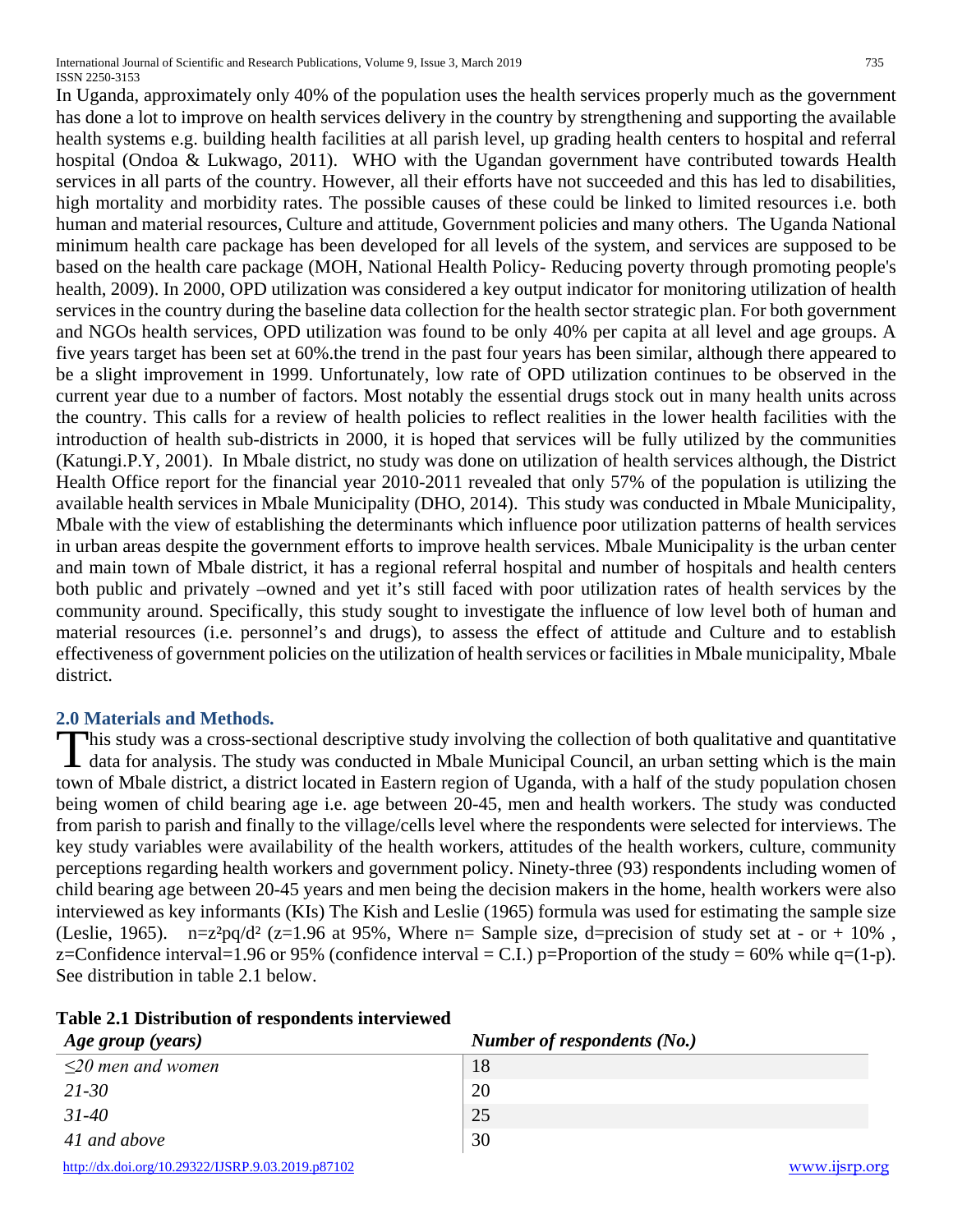**Source: Primary data, 2015** 

Nine (9) health facilities were visited during the study in order to interview the health workers who were key informants during the study and also to assess the availability of the health workers, drug and medical equipment supply to the health facilities.

| Table 2.2. Showing the hospital and health facilities visited |    |                                                           |               |
|---------------------------------------------------------------|----|-----------------------------------------------------------|---------------|
| <b>Level of Health facility</b> Government                    |    | Privately-owned<br>(PFP <sup>1</sup> /PNFP <sup>2</sup> ) | <b>T</b> otal |
| Hospital                                                      | 01 | $\Omega$                                                  |               |
| <b>Health Centre III</b>                                      | 05 | 00                                                        | 05            |
| <b>Medical Clinics</b>                                        | 00 | 02                                                        | 02            |
| <b>Total</b>                                                  | 06 | 03                                                        | 09            |

## **Table 2.2: showing the hospital and health facilities visited**

#### **Source: Primary data, 2015 Key: PFP1-Private for Profit PNFP2-Private not for Profit**

The selection criteria of the respondents was divided into two; inclusion and exclusion criteria. The inclusion criteria was based on utilisation patterns and therefore all women of the child bearing age were interviewed because they are the most affected especially during pregnancy, vulnerable and they take care of sick children as well as adult who are sick, men were also included because they are the discussion makers in a home and elders as the technical advisers in a home on cultural issues, while Children below 15 years were not included because they don't make decisions on what health care should they take but their health care is determined by their parents. The district and the division were purposively selected; the wards (parishes) and villages (cells) were selected using multi stage system of study. The actual wards studied were Namatala, Nkoma, Busamaga, Mooni, and Malukhu wards. The households and respondents were selected using systematic random sampling. Semi structured interviews were used during data collection, while pre-tested semi structured questionnaires with standardized close-ended and open-ended questions, and to ensure a high data quality, research assistants were carefully selected and trained carefully for three days on the interviewer techniques and a pilot study was also conducted to improve on the quality of the test items. Permission to conduct the study was obtained with the help of an introductory letter from school of hygiene Mbale to the relevant authority within the district that is the District Health Officer (DHO) who issued a forwarding letter to Town Clerk, Hospital administrator and Medical Superintendent, and In-charges of Health facilities in Mbale Municipality. To access the community, an authority letter was issued by the Town Clerk to various Area local council one chairpersons permitting the researcher to carry out the within the area. Respondents and LC I Chairpersons were assured of confidentiality of the information collected. Ms. Excel was used to analyze the data and descriptive statistics were presented inform of tables, pie charts and graphs. A report of the results of the study was shared in feedback meetings, and a workshop with the Municipal authorities and other stakeholders.

## **3.0 Results and Discussion**

total of 93 respondents were interviewed from the five parishes of Namatala, Nkoma, Busamaga, Mooni, A total of 93 respondents were interviewed from the five parishes of Namatala, Nkoma, Busamaga, Mooni,<br>and Malukhu of which 69% were community members consisting of women of child bearing age, men and local leaders while 31% were health workers. See table 3.1 below:

## **Table 3.1: Category of respondents Respondent**

| <b>Respondent</b> | Frequency $(n=93)$ | Percentage (%) |
|-------------------|--------------------|----------------|
| Community members | 64                 | 69             |
| Health workers    | 29                 |                |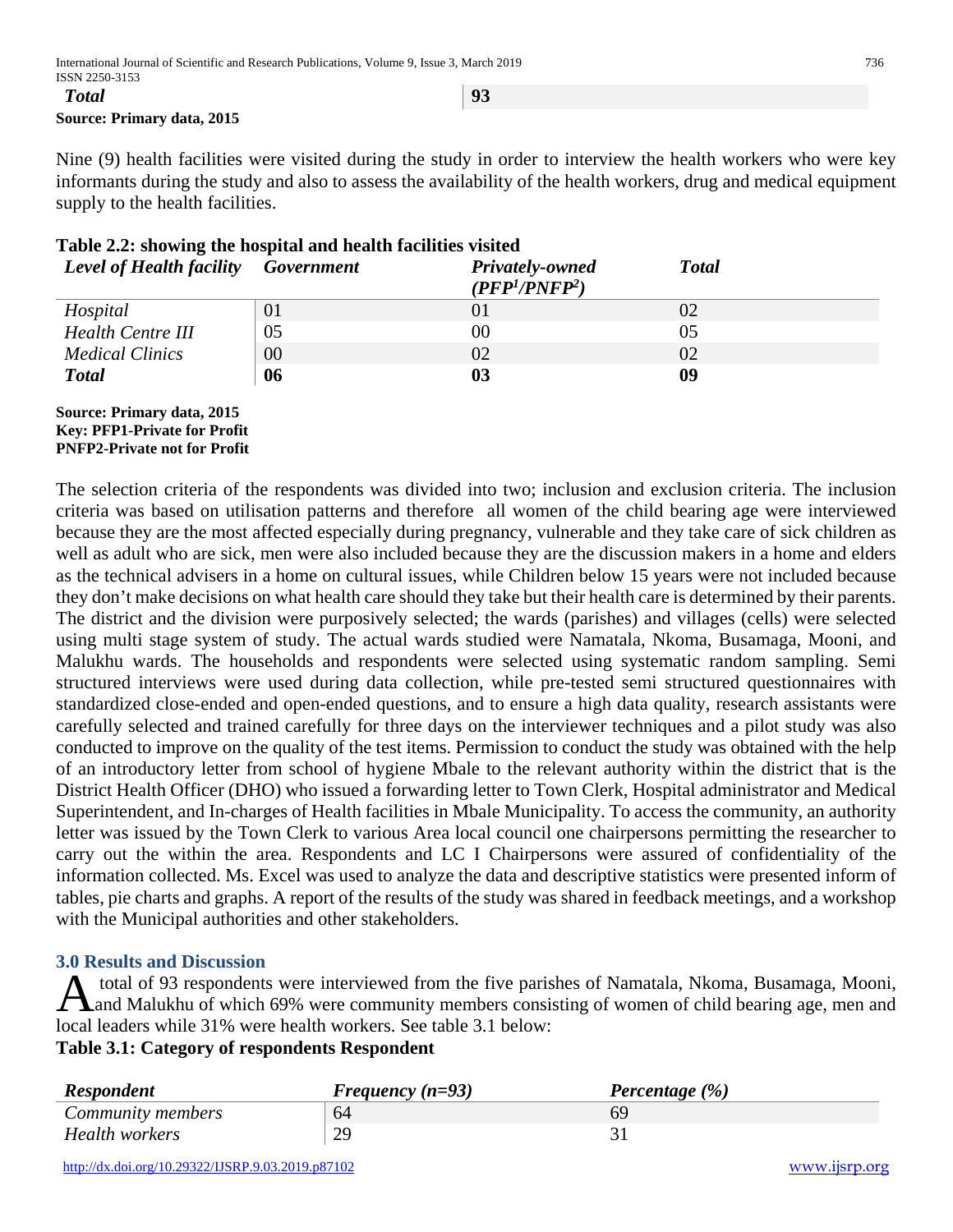**Source: Primary data, 2015** 

Findings on socio-demographic characteristics are presented in table 3.2 below.

| <b>Variable</b>           |                    |                    |
|---------------------------|--------------------|--------------------|
| Age                       | Frequency $(n=93)$ | Percentage $(\% )$ |
| Female                    | 58                 | 62.0               |
| Male                      | 35                 | 38.0               |
| <b>Total</b>              | 93                 | 100.0              |
| Age group (years)         |                    |                    |
| $\leq$ 20 men and women   | 18                 | 19.0               |
| $21 - 30$                 | 20                 | 22.0               |
| $31 - 40$                 | 25                 | 27.0               |
| 41 and above              | 30                 | 32.0               |
| <b>Total</b>              | 93                 | 100.0              |
| <b>Marital status</b>     |                    |                    |
| Single                    | 07                 | 07.5               |
| <b>Married</b>            | 86                 | 92.5               |
| <b>Total</b>              | 93                 | 100.0              |
| <b>Level of Education</b> |                    |                    |
| Primary                   | 41                 | 44.1               |
| Secondary                 | 29                 | 31.2               |
| Tertiary                  | 12                 | 12.9               |
| University                | 07                 | 07.5               |
| Uneducated                | 04                 | 04.3               |
| <b>Total</b>              | 93                 | 100.0              |

## **Table 3.2: Summary of the social demographic characteristics of the respondents**

#### **Source: Field data, 2015**

Findings on table 3.2 above are on the three key social demographic variables that is sex, age, marital status and level of education. Out of the 93 respondents, a majority (62%) were males while only 38% were females. The ages of the respondents were varied with majority being within the age of 41 years and above with a proportion of 32%, followed by 31-40 with 27%, 2130 with 22% while the least were those 20 years and below who had only19%. On the issue of marital status, a majority i.e. 93% reported to be only married while only 7% said they were single. The greater proportion of married respondents gives a true picture of this part of the country where early marriage is common and the couples tend to have children as early as possible so that knowledge about the importance of health services such as antennal care, maternal care and immunisation is high, these findings are in agreement with those of (Bour, 2004) who observed that marital status was a key determinant of health services utilisation in Kumasi metropolis of Ghana.

The findings on the level of education showed that the majority of the respondents i.e. 95.7 % had undergone a form of education training (that is primary, secondary, tertiary, and university) , this is typical of urban areas because of easy access to a number of available educational institutions, In fact Mbale municipality is a number of educational institutions ranging from nurseries, primary schools , secondary schools, tertiary and vocational and universities because of this urban populations therefore tend to have a generally good level of knowledge and experience of health services provided in the areas, due to the fact that they might need health care for themselves hence low level of awareness can be as a determinant of utilisation of health services in urban areas.

Findings on the availability of health staff compared to the patients available are given in the figure 3.1 below;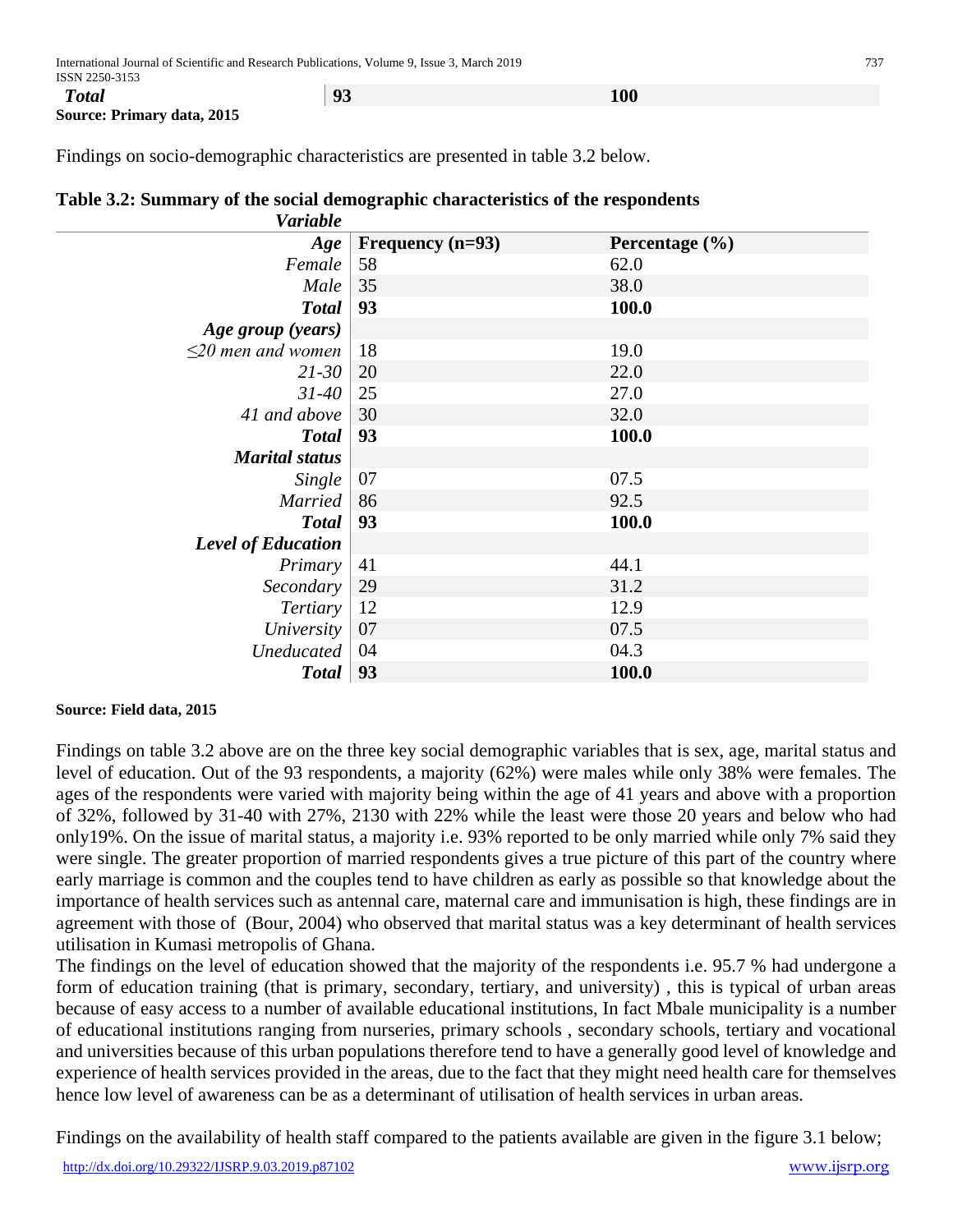

## **Figure 3.1: Showing health workers to patient ratio**

#### **Source: Field data, 2015**

The findings show that a majority of the respondents, 32 (34%) stated that the ratio of a health worker to patients corresponds to 1 to 40, implying that (one) 1 health worker handles 40 (forty) patients a day. A high health worker to patient ratio is a sign of inadequate staffing. Inadequate staff in health facilities is a multifaceted problem linked to political, economic, social and a number of other reasons (Manzi.F., et al., 2012), this has grave consequences such as low productivity, absenteeism, low staff morale, and poor supervision. In adequate staffing also results into long waiting time for patients before they are attended to /seen by a clinician resulting into loss of interest by the patients. These findings are similar to those of (Oche.M.O. & Adamu.H, 2013; WHO, 2001) who observed the amount of time a patient waits to be seen is one of the factors which affects the utilisation of health care services. Patient perceive long waiting times as a barrier to actually obtaining services and keeping patients waiting unnecessarily can be a cause of stress for both the patient and doctor.

Results on the availability of the medical equipment are shown in the **fig.3.2 Figure 3.2: Showing the availability of medical equipment** 



| ∏ Yes |  |
|-------|--|
| ll No |  |

**Source: Primary data, 2015**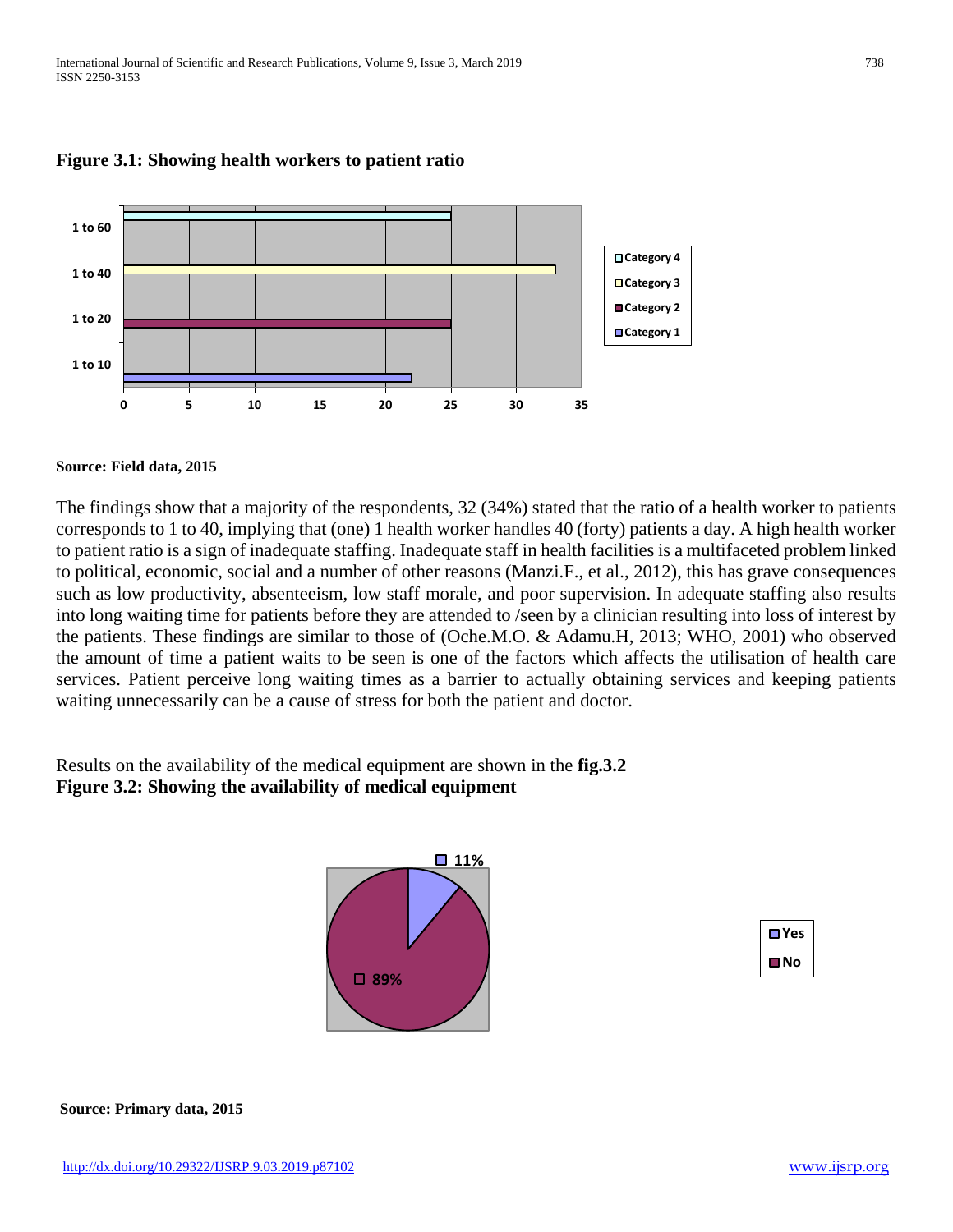Responses from twenty-nine (29) health workers on the availability of medical equipment in the health centre the showed that a majority (89%) of the health facilities do not have all the required medical equipment while only 11% of the respondents said they have medical equipment in the health units, this health workers from the Private hospitals and health facilities, implying that government hospitals and health facilities are poorly equipped.

Regarding trend of supply of essential drugs to health facilities and the time Intervals these take place, table 3.3 below shows the frequency and time intervals.

| .<br><b>Variable</b> | Frequency $(n=9)$ | Percentage $(\% )$ |
|----------------------|-------------------|--------------------|
| Monthly              | 01                |                    |
| Every two months     | 06                | 67                 |
| Every three months   | 02                | 22                 |
| After three months   | 00                | 00                 |
| <b>Total</b>         | 09                | <b>100</b>         |

## **Table 3.3 showing supply intervals of drugs to health facilities**

## **Source: field data, 2015**

From the nine (09) health facilities, the findings in table 3.3 above show that the that majority of the respondents 6/9 (67%), reported drugs are supplied after every two months yet quantities of drugs supplied are inadequate and in most cases they are not essential drugs while the remaining proportion (33%) reported that the drugs are supplied in more than three months indicating that there is inadequate supply of essential drugs moreover with a lot of delays from the National Medical stores which could due to procurement delays, transport and logistical challenges to get drugs and other medical equipment from the National Medical store to the lower facilities and corruption , This finding in similar those of Nambozo.J, et al., (2001) who observed that though an essential drugs and medical equipment list had been drawn, there were other exiting problems related to procurement delays and lack of funds. The situation is rendered so bad by the fact that most facilities and equipment are in a state of disrepair and lack of transport, it implies that governments are meeting the requirements of the Abuja declaration and Maputo declaration where governments agreed to allocate 15% of the budgetary funding to health (WHO, 2001; WHO, 2008)].

Results regarding perceptions of the community towards health services offered at hospital and other health facilities are given in figure 3.3 below;





## **Reasons for poor perceptions towards health services**

**Source: Primary data, 2015.**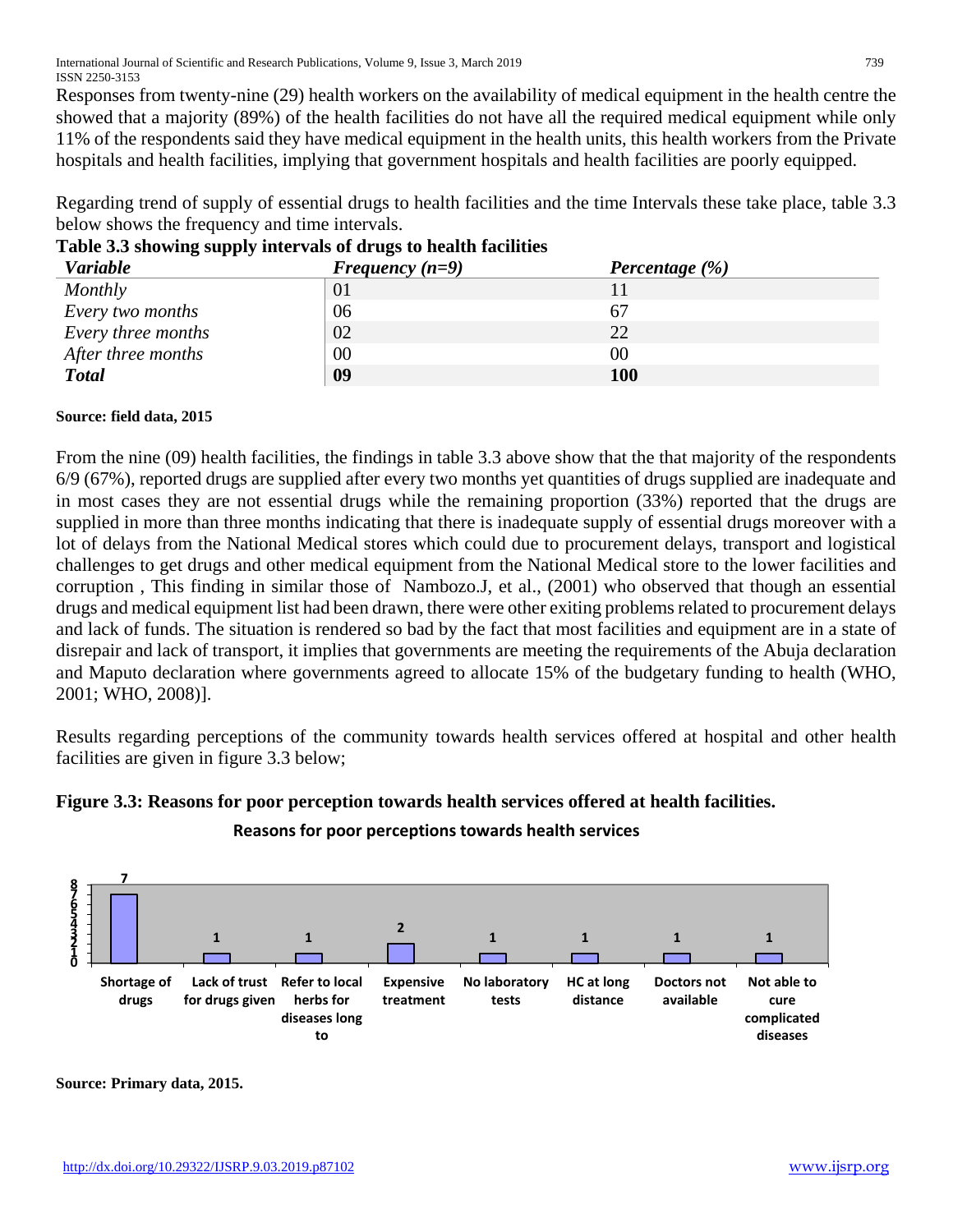International Journal of Scientific and Research Publications, Volume 9, Issue 3, March 2019 740 ISSN 2250-3153

As shown in figure 3.3. above the reasons for poor perception towards health services offered are varied and indicate that health facilities cannot solve all their health problems are not the same. However, the majority of the respondents, 42/93 (45%) reported that lack of essential drugs availability for treatment at the health facilities and the fact that health workers do not give sufficient, quality and quantity drugs and services to cure their diseases. It is interesting to note that the opinions of the respondents varied depending on social economic levels in that those form lower income level gave favorable opinions regarding the health workers as compared to their counter parts from a higher income level. This view is in agreement with Cartwright.A., (1964) who in her study on the utilisation of health services found that the middle- and high-income class patients were highly critical on the kind of services provided by the health facility and complained of specific issues like privacy and wanted screen as opposed to the other patients from lower income classes. Another study, Solome.K, et al., (2009) emphasized the influence of the perceptions of community members in the utilisation of health services. The key reason could be due to the fact that patients from high- and middle-income class are more exposed and highly knowledgeable about the quality of services which they should receive for a health facility as opposed to their counterparts from the lower income class.

Regarding the community responses on the attitudes and behaviors of the health workers which can be a barrier to accessing health services from health facilities. The results are shown in the table 3.5 below;

|                             | Table 3.5: below Show how health workers handle patients when they come for health needs/care. |
|-----------------------------|------------------------------------------------------------------------------------------------|
| Variable Frequency $(n=64)$ | Percentages $(\% )$                                                                            |

|                            | $\sim$       |
|----------------------------|--------------|
| Handle with care   44      | 69.0         |
| With rude language $ 18 $  | 27.5         |
| <i>Not very quick</i>   02 | 03.5         |
| $Total \mid 64$            | <b>100.0</b> |
|                            |              |

#### **Source: Primary data, 2015**

Responses from community members showed that 69% of them positively asserted that they were treated with care when being handled by health workers. However, health care handling and care is still problematic as indicated by one third of the respondents i.e. 20/69 (31%) who reported complains about being treated with rude language or not quickly helped by health workers. Such a proportion is very high when taking into account that all health workers are trained to follow the medical code of ethical conduct, which includes treating patients promptly and with care. The fact that patients are not treated with enough care or promptly is most probably a consequence of the lack of adequate staffing in the health facilities, leading to delays in the response capacity of health workers towards patients. (Kiwanuka.S.N., et al., 2011), noted the attitudes of health workers was one of the key barriers to health services utilization.

A majority of the health workers (65%) noted that nature and implementation of government policy in one way or the other influence the utilization of health services, the effect of poor policy implementation results into delays and supply of drugs.

## **4.0 Conclusions**

The conclusions drawn from study findings showed that poor and long government procurement process The conclusions drawn from study findings showed that poor and long government procurement process resulted in delayed and inadequate supply of essential drugs and medical equipment supply, this could be addressed by reviewing procurement system and putting in place modalities to reduces bureaucracy. In order to address the under staffing in the health units or hospitals leading to poor handling of patients by health workers by health workers, the Government of Uganda through Ministry of Health should recruit more health staff. Timely and adequate funding by government to facilities to address inadequacy of medical equipment for diagnosis, investigation, testing and other examination for appropriate treatments due to lack of funds and little support from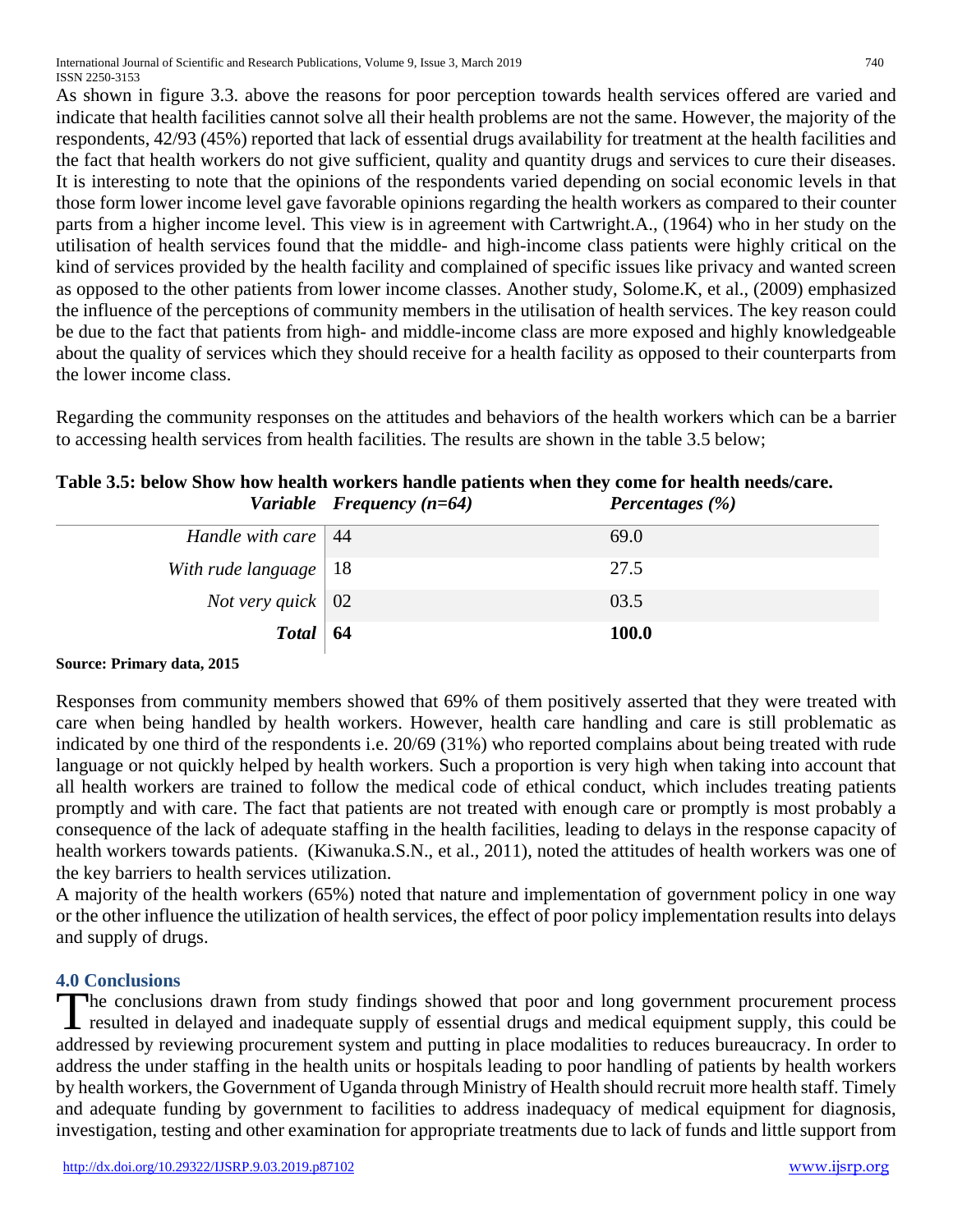International Journal of Scientific and Research Publications, Volume 9, Issue 3, March 2019 741 ISSN 2250-3153

the government for health departments. Other government actions needed to improve health services utilization are review of government drug procurement policy and organise on-going or continuous training of health workers in medical ethic or code of conduct in handling patients. Finally, the researcher encourages the community to be sensitized to build trust on the medical attention given by the health workers, and couples need to be encouraged to share responsibilities while taking care of patients during admission.

#### **5.0 Acknowledgements**

The authors would like to thank the administration and staff of Mbale municipal council for the cooperation and support that was rendered to them during the study.

## **6.0 Funding**

This study was not funded.

## **7.0 Competing interests**

None declared

## **10.0 References**

- [1] Babar.T.S, & Hatcher.J. (2004). Health-seeking behaviour and health services utilisation in Pakistan. 8th December 2004. *27*, 01- 27.
- [2] Bour, D. (2004, July 27). Determinants of utilisation of health services by women in rural and urban areas of Ghana. *Geo Journal , 61*, 89-102. doi:1.2004
- [3] Cartwright.A. (1964). *Human relations and hospital care.* London: Routeledge and Kegal Paul.
- [4] Cindy, C. (2004). *Casestudy: Review of health services delivery in Uganda Gender country experience and northern Uganda.* FID health Systems Resource Centre .
- [5] DHO. (2014). *Annual health status report,Mbale district.*
- [6] Ebanyat.F. (2002). *Challenges in implementation of reproductive health. Experience within a sector-wide approach in Uganda.*
- [6] Galabuzi.C, Agea.J.G., & Kamoga.R.M.N. (2009). Traditional Medicine as alternative form of healthcare system: Preliminary casestudy of Nangabo subcounty, Central Uganda. Retrieved July 29, 2015, from http://ncbi.nlm.nih.gov
- [7] Jitta.J., Arube-Wani.J., & Muyiinda.H. (2008). *Study of client satisfaction with health services in Uganda.*
- [8] Katungi.P.Y. (2001). Socio-economic factors responsible for the poor utilisation of PHC services in rural communities of Nigeria. 28-29.
- [9] Kish, L. (1965). *Survey Sampling.* Newyork: John Wiley and Sons.
- [10] Kiwanuka.S.N., Ekirapa.E.K., Peterson.S., Okui.O., Rahman.M.H., Peters.D., & Pariyo.G.W. (2011). Access to and utilisation of health services for the poor in Uganda; A systematic review of the available eveidence. *Pubmed*, 1067-74. Retrieved from http://www.ncbi.nlm.nih.gov/pumed
- [11] Kyomugisha.H. (2009, July 29). Traditional medicine: Oversight of practitioners and practices in Uganda. *Social science research*, 3.
- [12] Manzi.F., Schellenberg.J.A., Hutton.G., Wyssk.K., Mbuya.C., K., S., . . . Marcel., a. T. (2012). Human resources for Health care delivery in Tanzania; A multificated problem. Retrieved June 22, 2015, from http://www.human-resources-health.com
- [13] MOH. (2009). *National Health Policy- Reducing poverty through promoting people's health.* 3: Ministry of Health-Uganda.
- [14] MOH. (2010). Health sector strategic Plan III. Traditional and Complementary Medical Practitioners (TCMP). 8.
- [15] Nambozo.J, Ndayimirije., Kamugisha.J, Mukooya.E., Kintu.P., & Nakintu.D. (2001). *Ministry of Health resource centre .*
- [16] Oche.M.O., & Adamu.H. (2013). Determinants of patient waiting time in the general patient department of a Tertiary health institution in North Western Nigeria. *Annals of Medicine and health sciences research*. Retrieved June 23, 2015, from http://www.ncbi.nlm.nih.gov
- [17] Officer, D. H. (2014). *Annual health status report, Mbale district .*
- [18] Ondoa, D., & Lukwago, A. (2011). *Annual health sector performance report-2011/2012.* Kampala: Ministry of Health-Uganda.
- [19] Solome.K, Bakeera.S.P., Wamala.G.S., Stela.A., Stefan., & W.P., G. (2009). Community perceptions and factors influencing utilisation of health services in Uganda. *International Journal for equity in health* .
- [20] Ssengobe.F., Neema.S., A., A., Sentubwe.O, & Onama.V. (2004). *Maternal health review in Uganda.*
- [21] Synellakis, K., & Arudo.P. (2008). Health sector policy overview paper\_The constraints of meeting Uganda national minimum health care package., (p. 2).
- [22] Vega.C, &. B. (2007). Level of health services utilisation by Pregnant mothers. *British Journal for Midwives*, 533.
- [23] WHO. (2001). *Abuja declaration amd frameworks for action on Roll back Malaria.* Retrieved July 25, 2015, from World health organisation: http://www.who.int/........./abujadeclaraction/en/2001